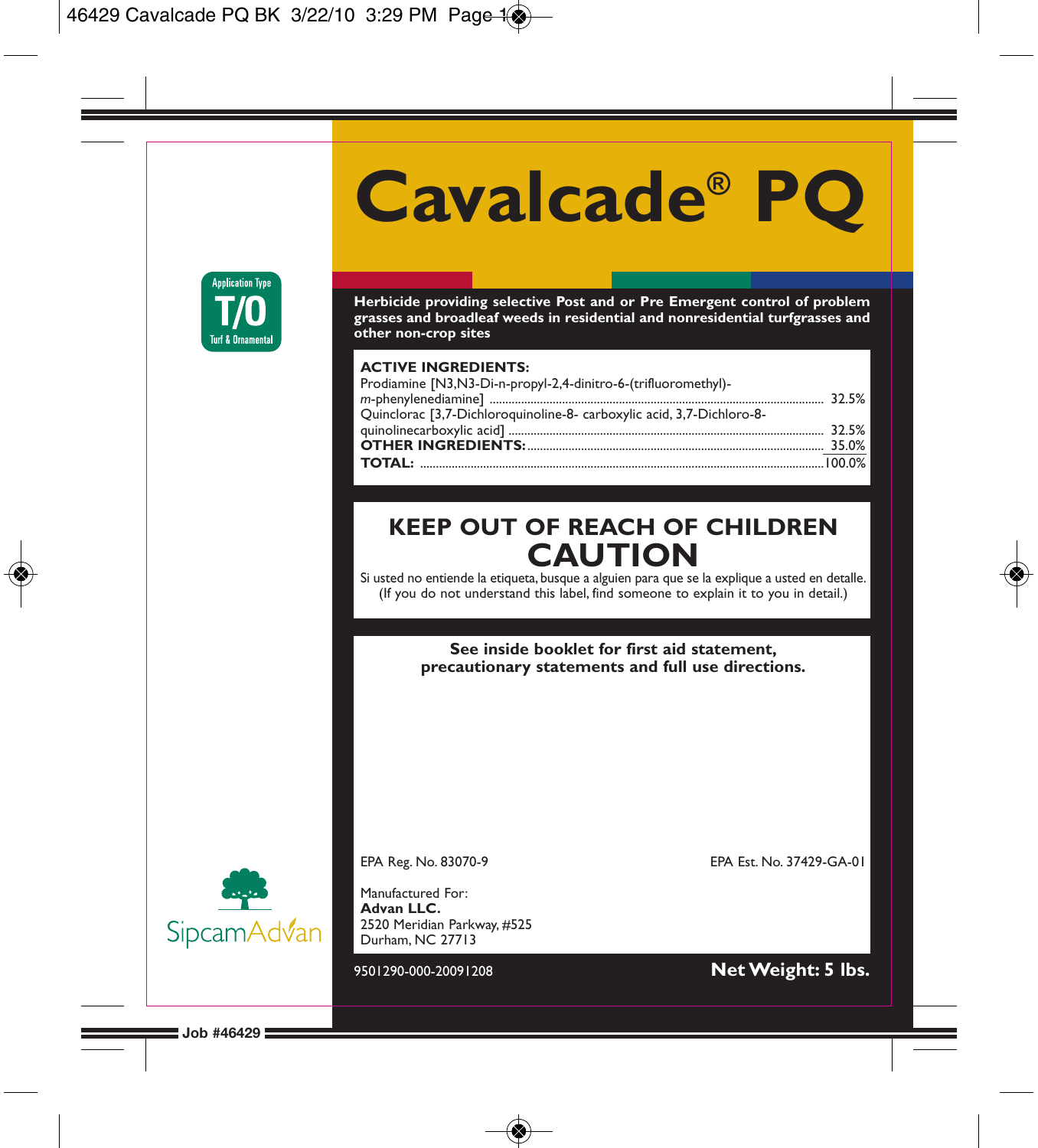| <b>FIRST AID</b>                                                                                                        |                                                                                                                                                                                                                                                                                          |  |
|-------------------------------------------------------------------------------------------------------------------------|------------------------------------------------------------------------------------------------------------------------------------------------------------------------------------------------------------------------------------------------------------------------------------------|--|
| <b>IF IN EYES</b>                                                                                                       | • Hold eye open and rinse slowly and gently with water for 15 - 20 minutes.<br>. Remove contact lenses, if present, after the first 5 minutes, then continue rinsing eye.<br>• Call a poison control center or doctor for treatment advice.                                              |  |
| <b>IF SWALLOWED</b>                                                                                                     | • Call a poison control center or doctor immediately for treatment advice.<br>• Have affected person sip a glass of water if able to swallow.<br>• Do not induce vomiting unless told by a poison control center or doctor.<br>• Do not give anything by mouth to an unconscious person. |  |
| <b>IF ON SKIN</b><br>OR CLOTHING                                                                                        | • Take off contaminated clothing.<br>• Rinse skin immediately with plenty of water for 15 - 20 minutes.<br>• Call a poison control center or doctor for treatment advice.                                                                                                                |  |
| <b>IF INHALED</b>                                                                                                       | • Move person to fresh air.<br>• If person is not breathing, call 911 or an ambulance, then give artificial respiration,<br>preferably mouth-to-mouth if possible.<br>• Call a poison control center or doctor for further treatment advice.                                             |  |
| Have the product container or label with you when calling a poison control center or doctor, or going for<br>treatment. |                                                                                                                                                                                                                                                                                          |  |
| <b>Emergency phone</b><br>numbers                                                                                       | (800) 858-7378 NPIC (human and animal health)<br>(800) 424-9300 CHEMTREC (transportation and spills)                                                                                                                                                                                     |  |

## **PRECAUTIONARY STATEMENTS**

### **HAZARDS TO HUMANS AND DOMESTIC ANIMALS:** Caution: Causes moderate eye irritation. Avoid

contact with eyes or clothing.

#### **PERSONAL PROTECTIVE EQUIPMENT (PPE)**

Some materials that are chemically resistant to this product are listed below. For more options, refer to Category A on the EPA chemical resistance category selection chart.

#### **Mixers, loaders, applicators, and other handlers must wear:**

- \* Protective eyewear (goggles or face shield)
- \* Long-sleeved shirt and long pants
- \* Chemical-resistant gloves, such as butyl rubber >14 mils, or neoprene rubber > 14 mils, or nitrile rubber >14 mils \* Shoes plus socks

Follow manufacturer's instructions for cleaning/maintaining PPE. If no such instructions for washables exist, use detergent and hot water. Keep and wash PPE/clothing separately from other laundry.

## **ENGINEERING CONTROLS STATEMENT**

When handlers use closed systems or enclosed cabs in a manner that meets the requirements listed in the Worker Protection Standard (WPS) for agricultural pesticides [40 CFR 170.240(d)(4-6)], the handler PPE requirements may be reduced or modified as specified in the WPS.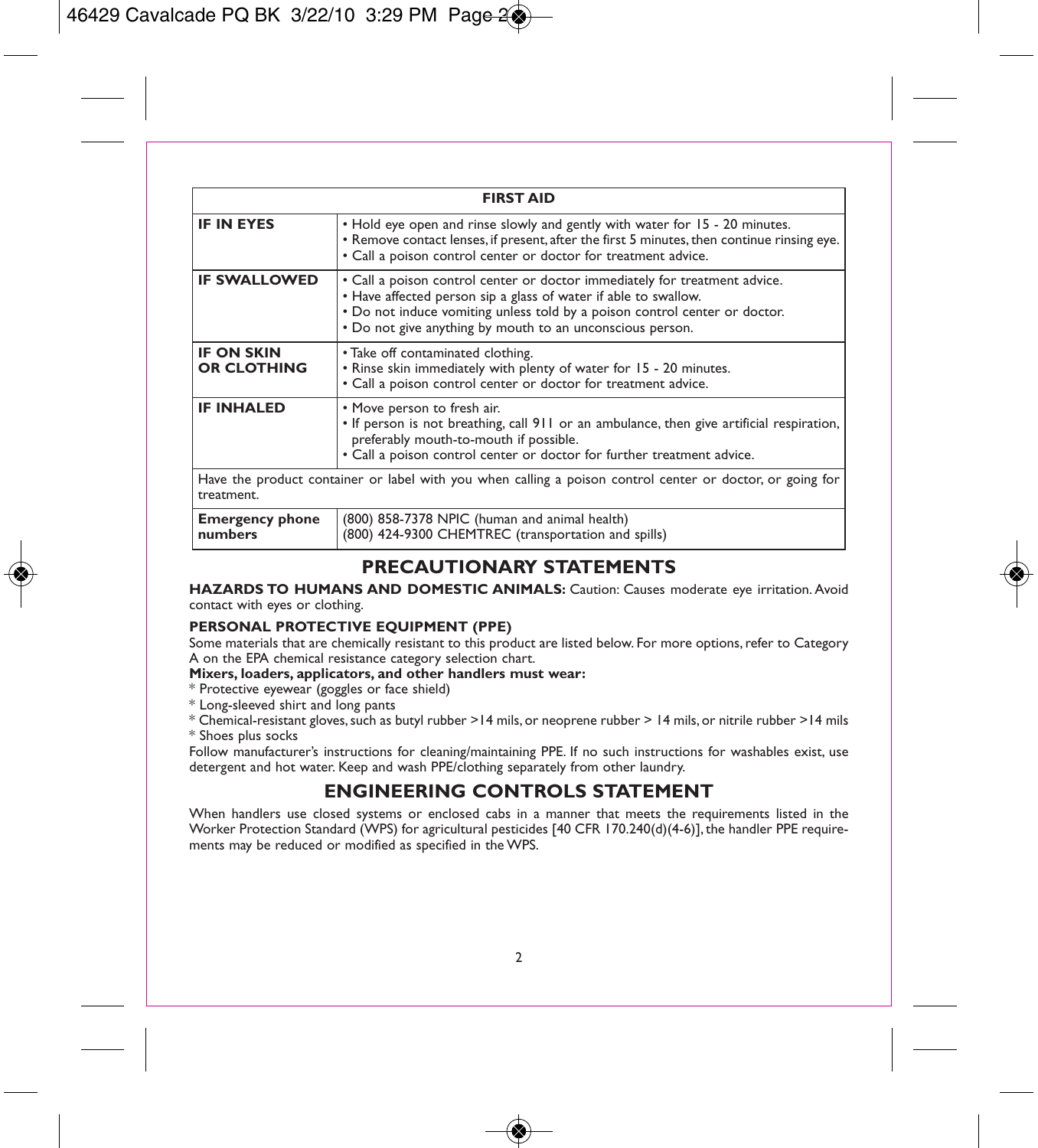## **USER SAFETY RECOMMENDATIONS**

Users should:

- 1. Wash hands before eating, drinking, chewing gum, using tobacco, or using the toilet.
- 2. Remove clothing immediately if pesticide gets inside. Then wash thoroughly and put on clean clothing.
- 3. Remove PPE immediately after handling this product. Wash the outside of gloves before removing. As soon as possible, wash thoroughly and change into clean clothing.

## **ENVIRONMENTAL HAZARDS**

Quinclorac has properties and characteristics associated with chemicals detected in groundwater. The use of this chemical where soils are permeable, particularly where the water table is shallow, may result in groundwater contamination.

Prodiamine has low solubility in water. At the limit of solubility, this product is not toxic to fish. However, at concentrations substantially above the level of water solubility, it may be toxic to fish.

Keep out of lakes, ponds, and streams. Do not apply directly to water, areas where surface water is present, or to intertidal areas below the mean high water mark. Do not contaminate water by cleaning of equipment or disposal of rinsate.

## **DIRECTIONS FOR USE**

It is a violation of Federal law to use this product in a manner inconsistent with this labeling.

DO NOT apply this product by air or through any type of irrigation equipment.

Advan LLC does not intend the use of this product in manufacturing, processing, or preparing custom blends with other products for application to turf.

DO NOT apply this product in a way that will contact workers or other persons, either directly or through drift. Only protected handlers may be in the specified area during application. For any requirement specific to your State or Tribe, consult the State/Tribal agency responsible for pesticide regulation.

## **AGRICULTURAL USE REQUIREMENTS**

Use this product only in accordance with its labeling and with the Worker Protection Standard, 40 CFR part 170. This standard contains requirements for the protection of agricultural workers on farms, forests, nurseries, and greenhouses, and handlers of agricultural pesticides. It contains requirements for training, decontamination, notification, and emergency assistance. It also contains specific instructions and exceptions pertaining to the statements on this label about personal protective equipment (PPE), and restricted-entry interval. The requirements in this box only apply to uses of this product that are covered by the Worker Protection Standard.

Do not enter or allow worker entry into treated areas during the restricted-entry interval (REI) of 12 hours.

PPE required for early entry to treated areas that is permitted under the Worker Protection Standard and that involves contact with anything that has been treated, such as plants, soil, and water, is:

- 1. Coveralls
- 2. Chemical-resistant gloves, such as butyl rubber >14 mils, or neoprene rubber > 14 mils, or nitrile rubber >14 mils. (See instructions for Category A on the EPA chemical resistance category selection chart B if you want other options.)
- 3. Shoes plus socks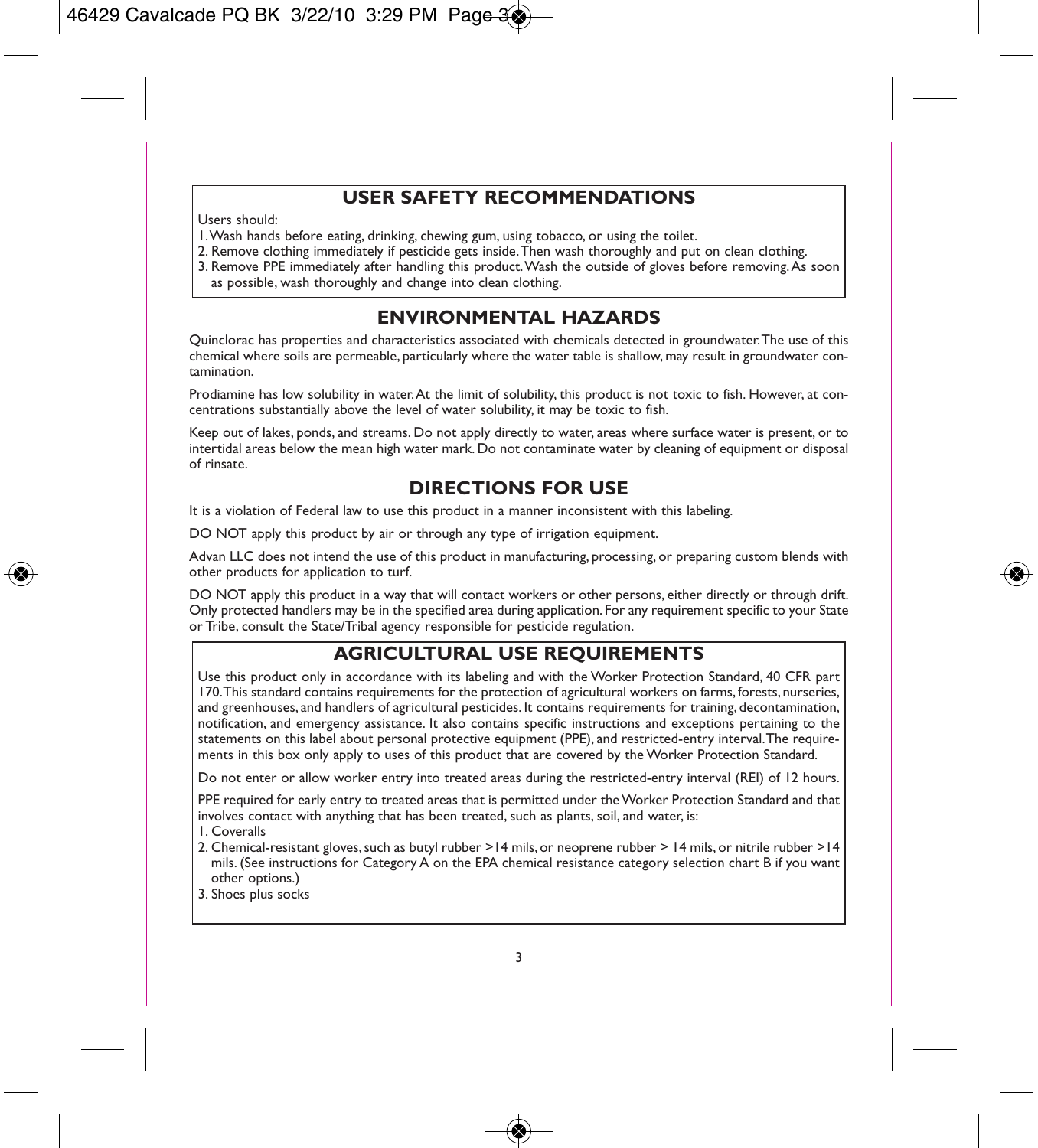## **NON-AGRICULTURAL USE REQUIREMENTS**

The requirements in this box apply to uses of this product that are NOT within the scope of the Worker Protection Standard for agricultural pesticides (40 CFR Part 170). The WPS applies when this product is used to produce agricultural plants on farms, nurseries, or greenhouses.

Professional applications to residential and nonresidential turf are not within the scope of the Worker Protection Standard.

Do not enter or allow others to enter the treated area until sprays have dried.

## **PRODUCT INFORMATION**

Cavalcade PQ herbicide may be applied post-emergence or pre-emergence to residential and nonresidential turfgrasses and other non-crop sites (Refer to Tables 1, 2, and 3) for the control of many broadleaf and grass weeds. Examples of such sites include, but are not limited to: grounds or lawns around residential and commercial establishments (multi-family dwellings, military, and other institutions, parks, airport grounds, school yards, picnic grounds, athletic fields, cemeteries, golf courses), road-sides, sod farms, managed transportation and utility rights-of-way, rail and equipment yards, and public utility facilities (substations, tank farms, pumping stations, parking/storage areas, un-grazed fencerows).

#### **HOW Cavalcade PQ WORKS**

Pre-emergent Control: Cavalcade PQ controls susceptible weeds by preventing growth and development of newly germinated weed seeds. Weed control is most effective with Cavalcade PQ when activated by at least 0.5 inch of rainfall, or irrigation, or shallow incorporation (1 to 2 inches) before weed seeds germinate and within 2-7 days following application. Cavalcade PQ provides residual control of many grass and broadleaf weeds in:

- Established turfgrasses (excluding golf course putting greens), lawns and sod nurseries;
- Managed transportation and utility rights-of-way, including rail and equipment yards, and public utility facilities (substations, tank farms, pumping stations, parking/storage areas, un-grazed fencerows).

**Post-emergence Control:** Cavalcade PQ herbicide is absorbed by foliage and roots and trans-located throughout the plant. The control symptoms exhibited by broadleaf weeds include leaf and stem curl or twisting, and chlorosis. Susceptible grasses demonstrate stunting, chlorosis, and gradual reddening followed by necrosis and death. Apply Cavalcade PQ herbicide to actively growing weeds as post-emergence broadcast or spot sprays using the rate, turf species, and growth stage indicated in Tables 1, 2 and 3.

## **APPLICATION INFORMATION**

Additives in Spray Mix to Achieve Control:

Methylated seed oil is the recommended adjuvant for post-emergence applications. Do not include additives when tank mixing with EC (Emulsifiable Concentrate) products as this may cause phytotoxicity. Consult your local Advan LLC representative or distributor for recommendations for your area. Other additives or adjuvants may be used such as DyneAmic®, Lesco Spreader Sticker®, Ll-700®, Surf King Spreader®, Target Pro Spreader® or Thoroughbred®. However, under some environmental conditions some of these products may cause phytotoxicity or less than optimal efficacy.

Methylated Seed Oil Recommended:

The methylated seed oil used as the adjuvant with Cavalcade PQ herbicide must meet all the following criteria:

- be non-phytotoxic.
- contain only EPA-exempt ingredients,
- provide good mixing quality in the jar test, and
- be successful in local experience.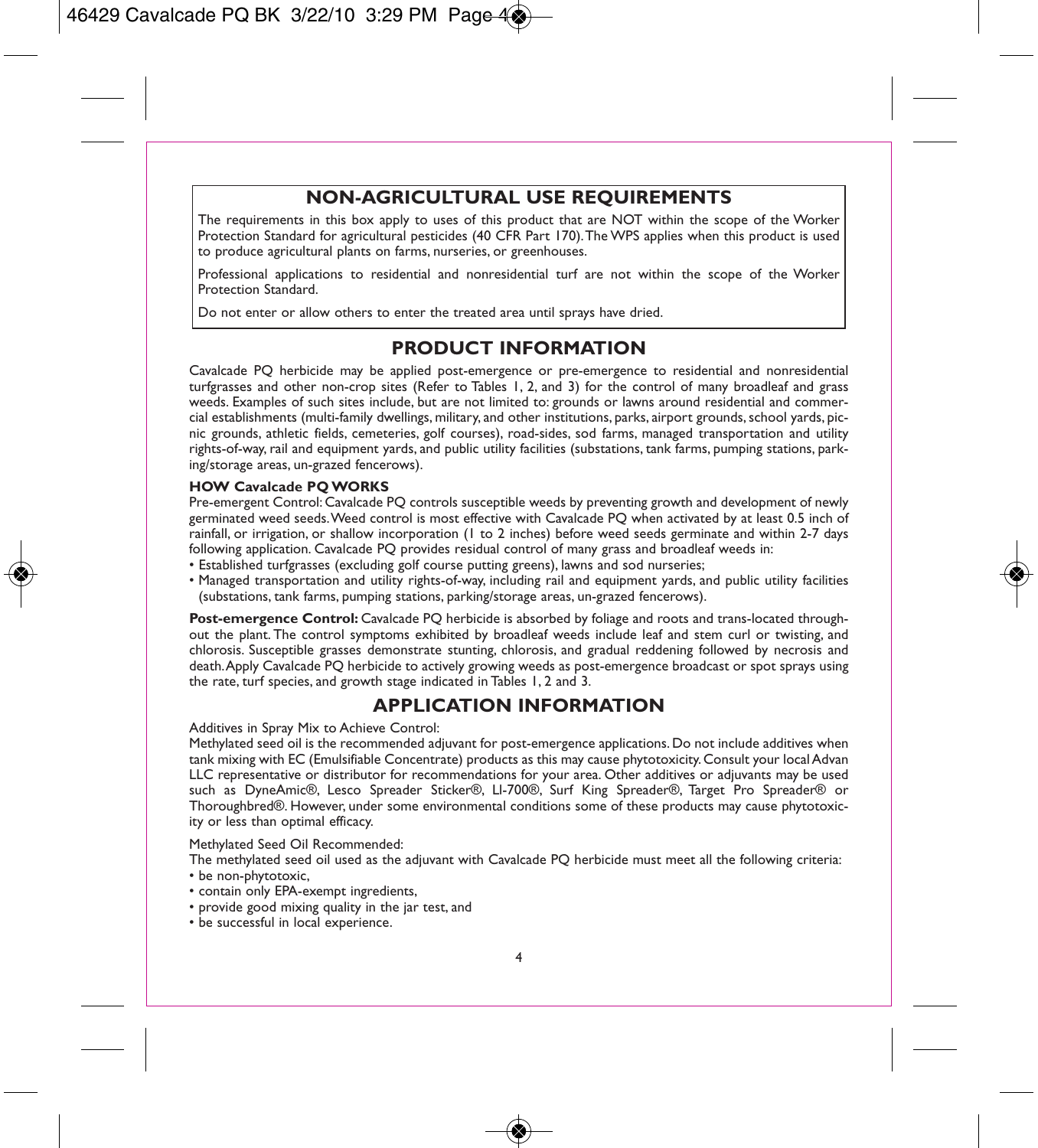The exact composition of suitable products will vary; however, any methylated seed oil used should contain emulsifiers to provide good mixing. Use methylated seed oil at 0.55  $\alpha z/1000$  sq. ft. (1.5 pts./A).

Adding adjuvants may cause slight leaf burn, but new growth is normal and turf vigor is not reduced. The potential for leaf burn is increased when relative humidity and temperature are high. Additional stress from low mowing heights may also increase the possibility of turf injury. Chelated iron or sprayable soluble nitrogen fertilizer will produce a slight yellowing that may occur on some turfgrass species.

#### Spot Applications:

Post-emergence spot applications may be made to susceptible weeds in turfgrass that is tolerant to Cavalcade PO herbicide (see Tables 1 and 2). Apply 0.55 ounce of Cavalcade PO herbicide per 1,000 square feet (0.49 lb prodiamine & 0.49 lb quinclorac per acre) of treated area. Spray coverage should be uniform and complete.

#### Mowing Information:

Do not mow 2 days before or after applying Cavalcade PQ herbicide to maximize weed control and minimize potential turf injury. Clippings from the first three mowings after treatment should be left on the treated area.

#### Irrigation and Rainfall:

If soil moisture is not sufficient prior to Cavalcade PQ herbicide application, irrigation may improve weed control. For best results, do not water or irrigate for 24 hours after application. If rainfall does not occur within 2-7 days after application, irrigate the treated area to 0.5 inch. Do not irrigate to the point of run-off.

## **MIXING INSTRUCTIONS FOR CAVALCADE PO HERBICIDE**

Respective sections of this leaflet define recommended Cavalcade PQ herbicide tank-mix treatments. If tank-mixing with products in PVA bags, always allow water-soluble packets to dissolve before agitating.

#### **Mixing Order for Tank Mixtures:**

**Notes:** (1) When mixing Cavalcade PQ with other components (carrier and partner pesticide products), allow products to completely dissolve between steps. This is key when tank mixing with ester formulations. (2) Maintain agitation throughout mixing and application of the mixture.

#### **Add the products to the spray tank in the following order:**

- 1. Add products packaged in water-soluble bags first. Agitate the tank mixture. Allow the water-soluble bags to completely dissolve and the product to disperse before adding any other tank mix partner.
- 2. Then add water-dispersible granules (WDG or WG formulations) and wettable powders (WP formulations). Add wettable powders to the tank as agitation continues. Allow the product to disperse completely before other products are added.
- 3. Add spray adjuvants and spray markers. Read the adjuvant's label first and use only those adjuvants approved for application to turf and ornamentals.
- 4. Add flowable liquids (FL) or suspension concentrates (SC).
- 5. Add emulsifiable concentrates (EC) last.

Ground Driven Sprayer:

- 1. Begin with a clean spray tank. Fill tank one-half to three-quarters full with clean water.
- 2. Add Cavalcade PQ herbicide alone

When using Cavalcade PQ herbicide alone, either premix (1 part product + 2 parts water) or slowly add Cavalcade PQ herbicide to the partially filled tank while agitating until completely dispersed. Fill the remainder of the tank with water.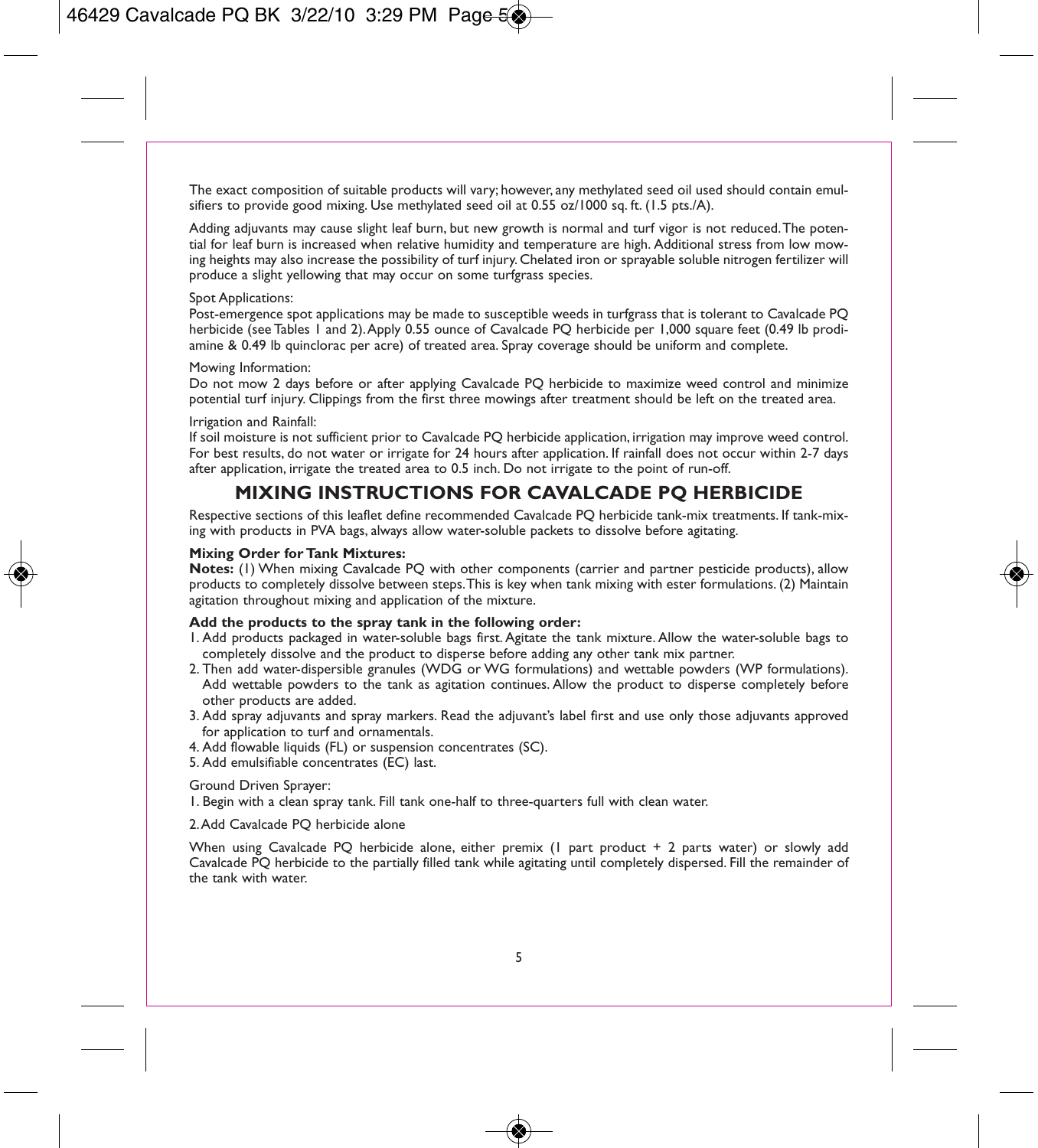- 3. Cavalcade PQ herbicide tank mixes
	- a. Wettable Powder Formulations
		- 1. When using Cavalcade PQ herbicide with a wettable powder formulation, add Cavalcade PQ herbicide to the partially filled tank while agitating.
		- 2. When Cavalcade PO herbicide is properly mixed, add a slurry of the wettable powder (1 part WP + 2) parts water) slowly into the tank. Fill the remainder of the tank while agitating.
	- b. Flowable Formulations
		- 1. When using Cavalcade PQ herbicide with a flowable formulation, add Cavalcade PQ herbicide to the partially-filled tank while agitating.
		- 2. When Cavalcade PQ herbicide is properly mixed, premix one part of the flowable with two parts water and add this diluted mixture slowly into the tank. Fill the remainder of the tank while agitating.
	- c. Emulsifiable Concentrate Formulations
		- 1. When using Cavalcade PQ herbicide with an emulsifiable concentrate formulation, add Cavalcade PQ herbicide to the partially-filled tank while agitating.
		- 2. When Cavalcade PQ herbicide is properly mixed, premix one part of the emulsifiable concentrate with two parts water and add this diluted mixture slowly into the tank. Fill the remainder of the tank while agitating.
	- d. Dry Flowable (Water-Dispersible Granule) Formulations
		- 1. When using Cavalcade PQ herbicide with a dry flowable formulation, add Cavalcade PQ herbicide to the partially-filled tank while agitating.
		- 2. When Cavalcade PQ herbicide is properly mixed, premix one part of the dry flowable with two parts water and add this diluted mixture slowly into the tank. Fill the remainder of the tank while agitating.
- 4. MAINTAIN CONTINUOUS AGITATION WHILE ADDING HERBICIDES AND UNTIL SPRAYING IS COM-PLETED. If the spray mixture is allowed to settle for any period of time, thorough agitation is essential to resuspend the mixture before spraying is resumed. Continue agitation while spraying.

#### Backpack Sprayer:

Begin with a clean spray tank. Fill the spray tank 1/2 full with clean water and add the required amount of Cavalcade PQ herbicide to the sprayer. Cap sprayer and agitate to ensure mixing. Uncap sprayer and finish filling tank to desired level. Cap sprayer and agitate once again. During application it is desirable to agitate the mixture occasionally to ensure mixing. If the mixture is allowed to settle for any period of time, thorough agitation is essential to re-suspend the mixture before spraying is resumed.

Liquid Fertilizers:

Prior to mixing, small quantities should always be tested using a simple jar test. Add the required amount of Cavalcade PQ herbicide to half filled tank while agitating then add the fertilizer product. Complete filling spray tank to desired level.

## **COMPATIBILITY/JAR TEST FOR MIX COMPONENTS**

Add components in the following sequence using 2 teaspoons for each pound or 1 teaspoon for each pint of the label listed application rate per acre.

- 1. Water: For 20 gallons per acre spray volume, use 3.3 cups (800 ml) of water. For other spray volumes, adjust rates accordingly. Use only water from the intended source at the source temperature.
- 2. Products in PVA bags: Cut an opening in the water-soluble PVA bag just large enough to use a teaspoon for measuring purposes. Use the opened water-soluble PVA bag first when preparing spray solution. Boron containing fertilizers can be incompatible with PVA material. Include PVA material if a boron fertilizer is intended to be used. Cap the jar and invert 10 cycles.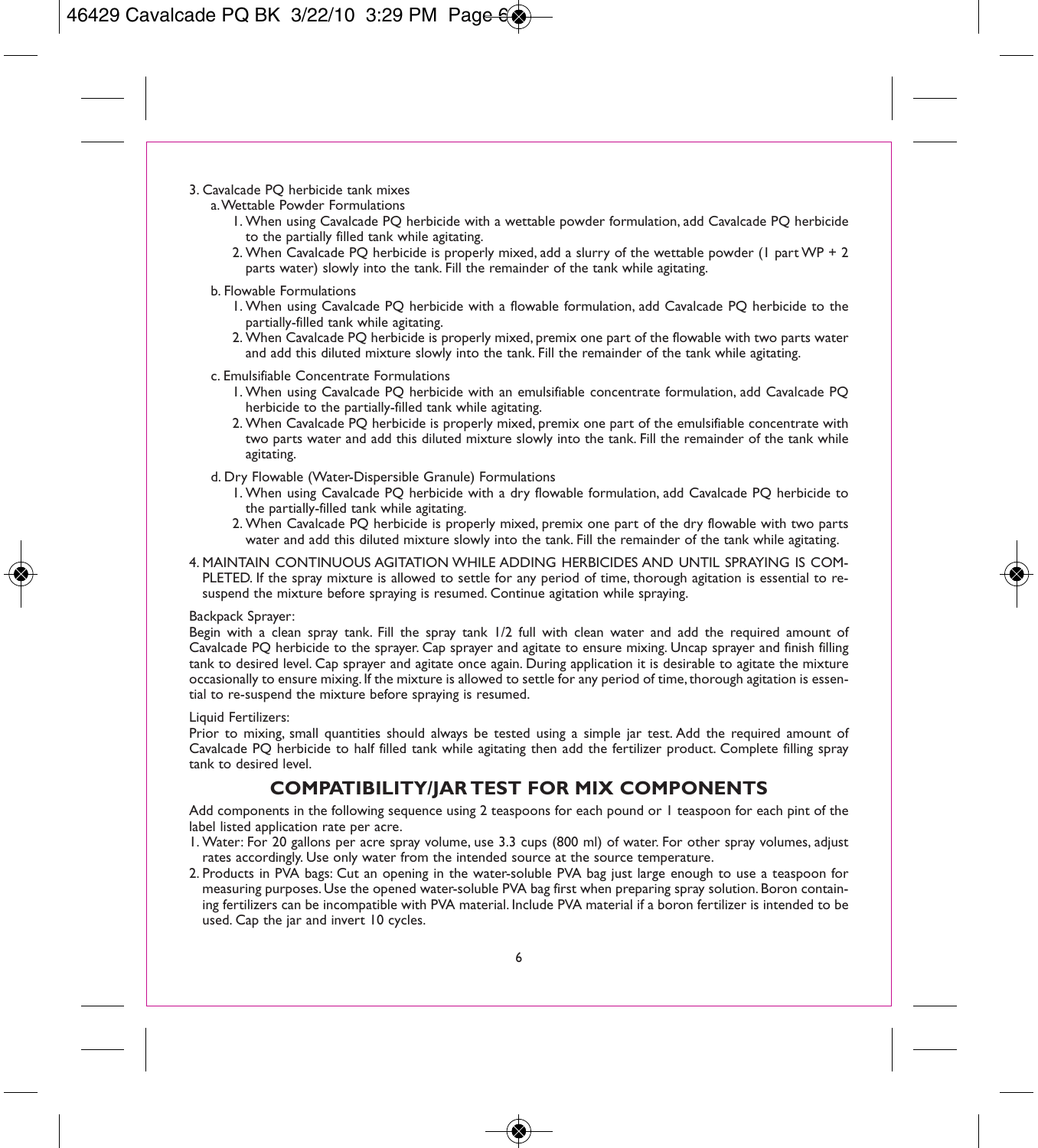- 3. Water-dispersible products: (such as Cavalcade PQ herbicide) (dry flowables, wettable powders, suspension concentrates, or suspoemulsions). Cap the jar and invert 10 cycles.
- 4. Water-soluble products: (such as Basagran® T/O) Cap the jar and invert 10 cycles.
- 5. Emulsifiable concentrates: (methylated seed oil) Cap the jar and invert 10 cycles.
- 6. Water-soluble additives: Cap the jar and invert 10 cycles.
- 7. Let the solution stand for 15 minutes.
- 8. Evaluate the solution for uniformity and stability. The spray solution should not have free oil on the surface nor thick (clabbered) texture. For WG or WP products, a fine precipitate that is easily re-suspended is normal; large non-dispersible particles (>300 microns) that precipitate on standing are a sign of tank mix incompatibility. Do not use any spray solution that could clog spray nozzles.

## **PRECAUTIONS, RESTRICTIONS AND LIMITATIONS**

- DO NOT graze or feed livestock forage cut from areas treated with Cavalcade PQ.
- DO NOT apply more than 4.6 pounds of Cavalcade PQ herbicide (1.50 lb prodiamine & 1.50 lb quinclorac) per acre (or 1.69 ounces per 1,000 square feet) in one year.
- DO NOT apply to golf course collars or greens.
- DO NOT apply to fine fescue unless it is part of a seed blend.
- DO NOT apply to bahiagrass, carpetgrass, St. Augustinegrass, centipedegrass, dichondra, or lawns or turf where desirable clovers are present.
- DO NOT apply within 4 weeks after seedling emergence of Kentucky bluegrass, creeping bentgrass, fine fescue blends and perennial ryegrass.
- DO NOT apply to exposed feeder roots of trees or ornamentals. Be particularly careful within the drip line of trees and other ornamental species.
- DO NOT apply into any ornamental bed.
- DO NOT use clippings as mulch or compost around flowers, ornamentals, trees, or in vegetable gardens.
- DO NOT apply when wind speed is more than 10 mph as drift may cause damage or death of non-target area vegetation. DO NOT apply when conditions favor drift from target area.
- DO NOT use a lawn type sprayer with a fine mist spray, as wind drift is more likely to occur.
- DO NOT mist, spray, or pour spray solutions on or near vegetables, flowers, ornamentals, shrubs, trees, and other desirable plants, especially plants belonging to the Solanaceae family such as tomatoes, potatoes, eggplants, and bell peppers.
- DO NOT apply through any type of irrigation system.
- DO NOT apply aerially.
- DO NOT use to formulate or reformulate any other pesticide product which is not registered by EPA.

#### **Use Precautions-Turfgrass**

- 1) DO NOT apply Cavalcade PQ to areas where dichondra, colonial bentgrass, velvet bentgrass, or annual bluegrass (*Poa annua*) are desirable species.
- 2) DO NOT cut (harvest) treated sod before 90 days after application. To avoid turfgrass injury, do not apply to newly set sod until the sod has rooted and exposed edges have filled in.
- 3) DO NOT apply Cavalcade PQ to turf stressed by conditions such as drought, low fertility, or pest damage.
- 4) DO NOT disturb the pre-emergent herbicide barrier with cultural practices. Reduced weed control may result.

#### 5) DO NOT *apply Cavalcade PQ to golf course putting greens.*

Follow all applicable directions, restrictions, and precautions on the labels of EPA-registered tank mix partners. For best results, weeds should not be under stress from lack of water, excessive water, low fertility, mowing shock, excessive hot or cold temperatures, or injury from other herbicide applications.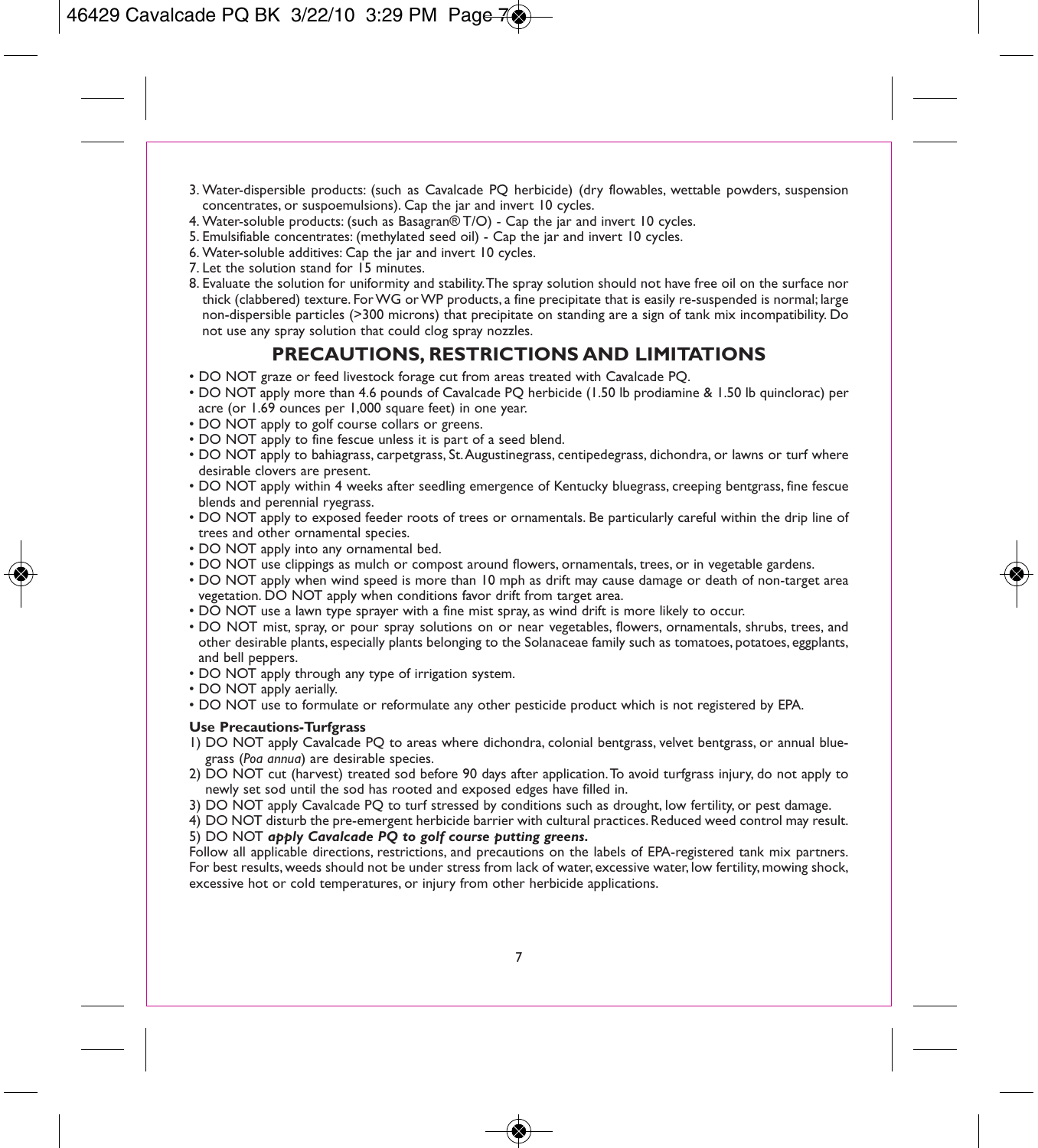## **TURFGRASS TANK-MIXES**

Read and follow the applicable Restrictions and Limitations and Directions For Use on all products involved in tank mixing. The most restrictive labeling applies to any tank mix. To increase spectrum of control of broadleaf weed species, a tank mix with 2,4-D, triclopyr, MCPA, MCPP, Three Way™, Trimec®, or other broadleaf herbicide can be used. For sedge control, applications of Cavalcade PQ herbicide with Basagran® SG, Basagran® T/0, Lescogran™, Image® 70 DG or MSMA can be made.

Physical incompatibility, reduced weed control, or turf injury may result from mixing Cavalcade PQ herbicide with other pesticides (fungicides, herbicides, insecticides, or miticides), additives, or fertilizers.

Before tank-mixing, a simple jar test is recommended to insure compatibility of herbicides or other pesticide and/or additives (see Compatibility/Jar Test for Mix Components section on this label). Refer to EPA-registered labels for specific use directions, precautions, and limitations before tank mixing with Cavalcade PQ herbicide and follow those that are most restrictive.

Tank mixes are permitted only in states where the tank mix partners(s) are registered for the application site and the turf and ornamental species listed. When using Cavalcade PQ in a tank mixture with other pesticides, observe the most restrictive label limitations and precautions on the labels of the products used.

## **SPRAYING INSTRUCTIONS FOR CAVALCADE PQ HERBICIDE**

Apply with properly calibrated ground equipment in sufficient water per acre to provide uniform spray distribution (at least 20 gallons of water per acre or at least 0.5 gallon per 1,000 sq. ft.). Low pressure (e.g., 20-40 psi) sprayers are recommended.

Maintain continuous agitation during spraying with good mechanical or bypass agitation. Nozzle screens must be no finer than 50 mesh (100 mesh is finer than 50 mesh). Check sprayer routinely to determine proper calibration. Flat fan, flood or cone nozzles may be used. Nozzles should be arranged to obtain uniform coverage of turf and weeds to be controlled. Boom height, nozzle selection, and pressure should be adjusted to provide uniform coverage and minimize spray drift.

Do not overlap applications that will increase rates above those listed on this label.

Do not apply when wind is greater than 10 mph, as drift to non-target areas may occur.

Procedure For Cleaning Spray Equipment:

Clean application equipment thoroughly using a strong detergent or commercial sprayer cleaner, according to the manufacturer's directions, before and after applying this product.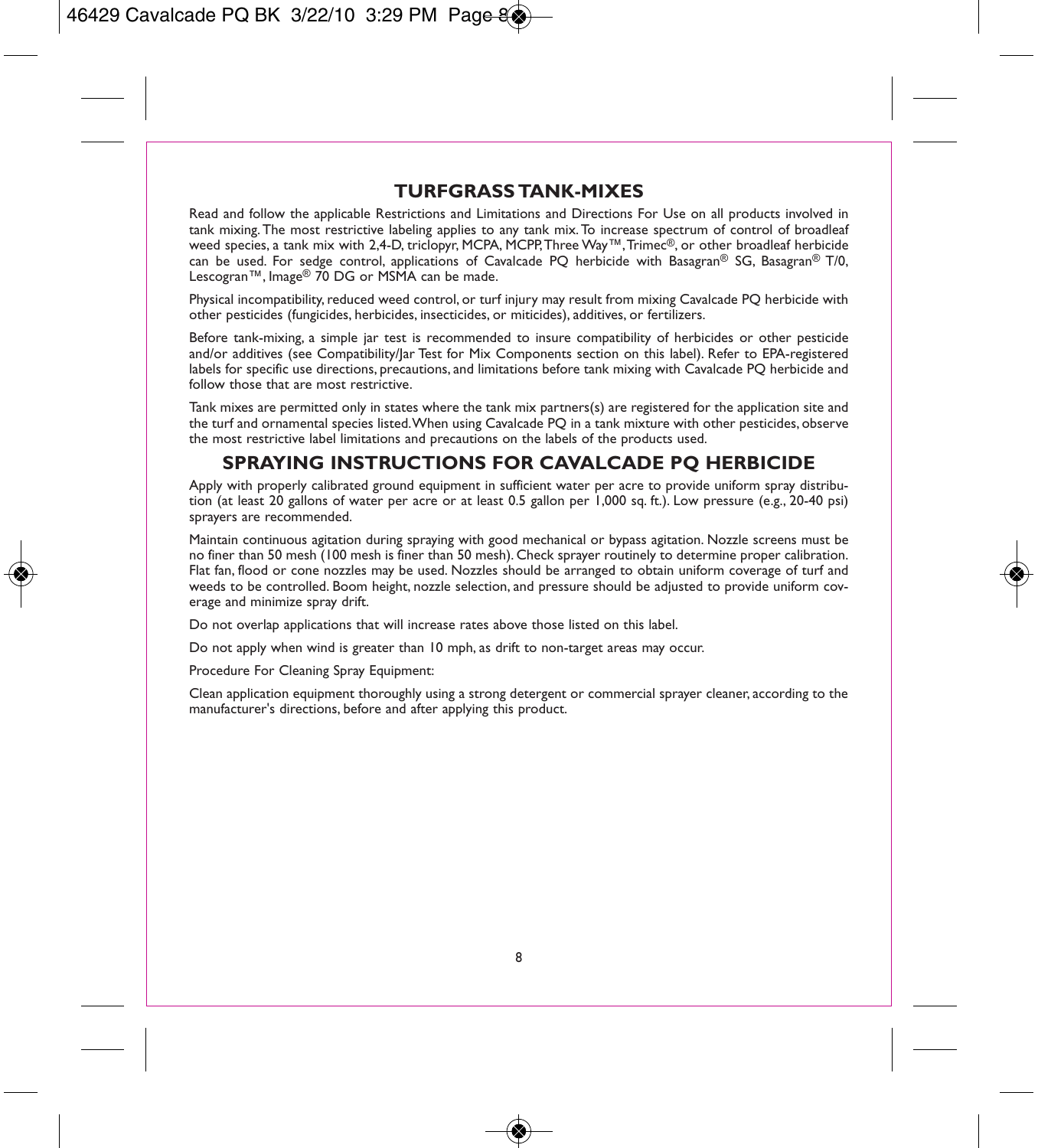#### **Table1. Post-emergent application of Cavalcade PQ, used as directed on this label, will control the following weeds:**

| <b>Grasses controlled</b>       | <b>Broadleaf weeds controlled</b> |
|---------------------------------|-----------------------------------|
| Barnyardgrass                   | Bindweed, field                   |
| Bluegrass, annual (Poa annua)   | Clover, hop                       |
| Crabgrass (Large and Smooth) 1/ | Clover, red                       |
| Foxtails, annual                | Clover, white                     |
| Signalgrass, broadleaf 2/       | Dandelion, common                 |
|                                 | Dollarweed                        |
|                                 | Geranium, Carolina                |
|                                 | Medic, black                      |
|                                 | Morning glory                     |
|                                 | Speedwell, common                 |
|                                 | Speedwell, slender                |
|                                 | Speedwell, thymeleaf              |
|                                 | Violet, wild                      |

- 1. Biotypes of large and smooth crabgrass in California have shown varied response to Cavalcade PQ herbicide. Do not reapply Cavalcade PQ herbicide if control failure occurs following the application of full or split application rates. Change to a herbicide with a different mode of action.
- 2. Under certain conditions, applications of Cavalcade PQ herbicide made to annual grasses at 2 4 tiller may not provide complete control. A sequential application will be required for grass control in these situations. Optimum control is achieved when applications of Cavalcade  $\overrightarrow{PO}$  herbicide + methylated seed oil is applied either before second tiller or as weed grasses mature.

#### **Table 2. Pre-emergent application of Cavalcade PQ, used as directed on this label, will control the following weeds:**

| Barnyardgrass                    | Goosegrass <sup>5/</sup>        | Purslane, common               |
|----------------------------------|---------------------------------|--------------------------------|
| Bluegrass, annual (Poa annua) 1/ | Henbit $2/$                     | Pusley, Florida                |
| Carpet weed                      | Itcherass                       | Rescuegrass <sup>4/</sup>      |
| Chickweed, common 2/             | Johnsongrass (from seed)        | Shepherds purse 2/             |
| Chickweed, mouseear (from seed)  | lunglerice                      | Signalgrass, broadleaf         |
| Crabgrass (Large, Smooth) 3/     | Knotweed <sup>2/</sup>          | Speedwell, Persian             |
| Crowfootgrass                    | Kochia                          | Sprangletop                    |
| Cupgrass, woolly                 | Lambsquarter, common            | Spurge, prostrate              |
| Foxtails, annual                 | Lovegrass                       | Witchgrass                     |
| Pigweed                          | Panicum (Texas, Fall, Browntop) | Woodsorrel, yellow (from seed) |

1. In areas where *Poa annua* is a winter annual, apply Cavalcade PQ in August or September to established, nonover-seeded turf before *Poa annua* seeds germinate. These timings are approximate. Consult State Extension Service for more specific timing for your area.

2. To control this weed, apply Cavalcade PQ in late summer, fall, or winter before weed seeds germinate.

- 3. Fall applications for spring crabgrass control in cool-season grasses: In those areas where the ground freezes in the winter, Cavalcade PQ can be applied in the fall at rates of 1.5-2.3 lbs./A (0.49–0.75 lb prodiamine & 0.49 –0.75 lb quinclorac/A ) after the soil temperature falls below 50ºF but before the ground freezes. This application will control crabgrass the following spring.
- 4. Suppression only.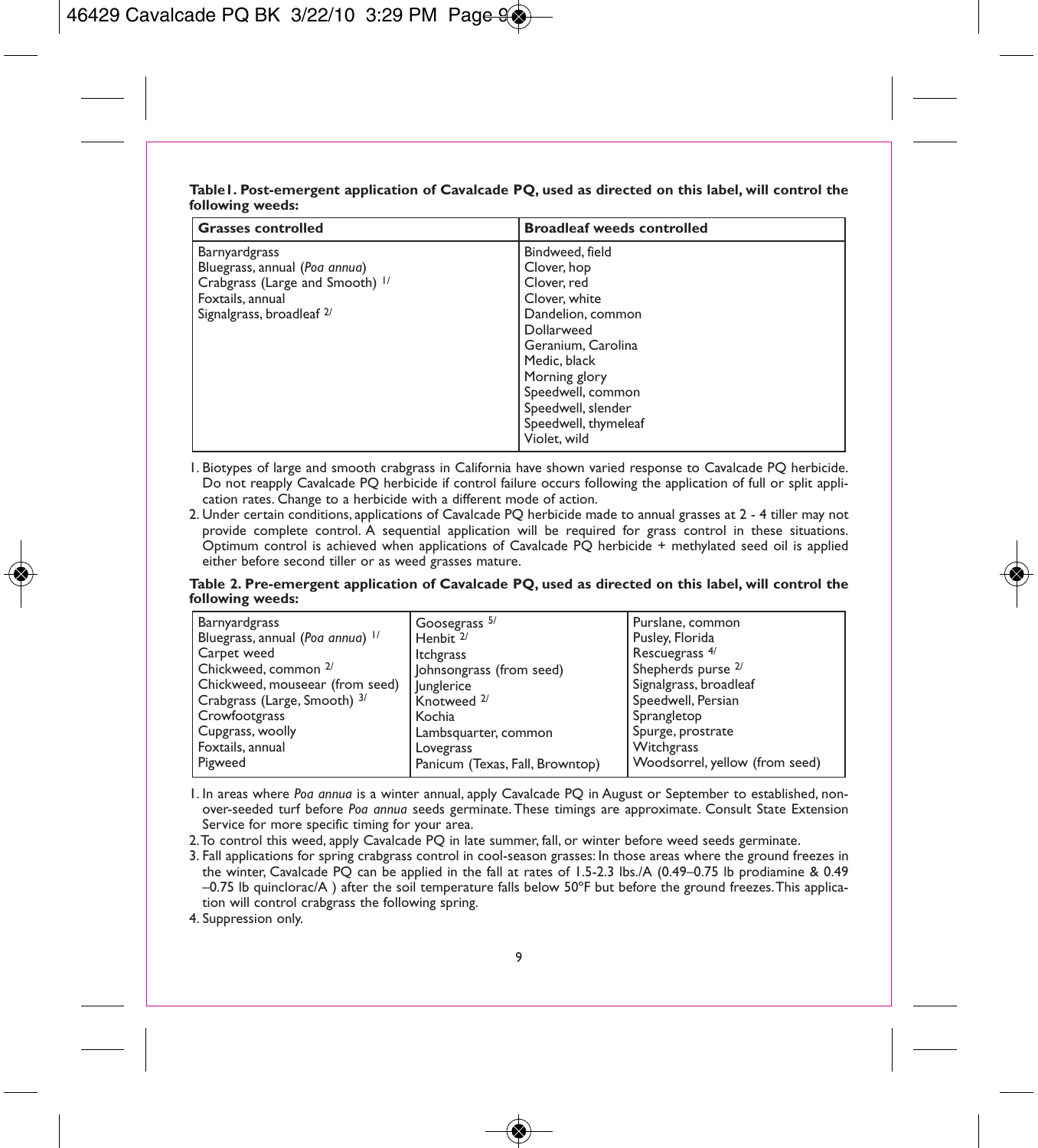5. In any area, a single application of 1.5-2.3 lbs./A of Cavalcade PQ (0.49–0.75 lb prodiamine & 0.49 –0.75 lb quinclorac/A) will control goosegrass. However, under heavy goosegrass pressure and/or an extended growing season, most effective control may be obtained by making an initial application of 1.5-2.3 lbs./A (0.49–0.75 lb prodiamine & 0.49 –0.75 lb quinclorac/A) followed, after 60-90 days, by a second application that does not exceed the maximum rate for that turfgrass species listed in Table 3.

#### **Maximum Use Rates-Turfgrass**

Cavalcade PQ can be applied to the turfgrass species listed in the following table. Do not apply more than the highest rate listed per treatment for each species. Do not apply more than the maximum annual rate in a calendar year.

| <b>Turf Species</b><br><b>Established Turf</b>                                              | Rate per treatment<br>Lbs./Acre<br>(Lbs. $P4$ , Lbs. $Q4/Acre$ ) | Rate per treatment<br>oz./1000 sq. ft. | <b>Maximum Annual</b><br>Lbs./Acre<br>(Lbs. $P4$ , Lbs. $Q4/Acre$ ) |
|---------------------------------------------------------------------------------------------|------------------------------------------------------------------|----------------------------------------|---------------------------------------------------------------------|
| Northern Highly Tolerant                                                                    |                                                                  |                                        |                                                                     |
| Bluegrass, Kentucky <sup>2</sup><br><b>Buffalograss</b><br>Ryegrass, Perennial <sup>2</sup> | $1.0 - 2.30$<br>$(0.33, 0.33 - 0.75, 0.75)$                      | $0.36 - 0.83$                          | 3.00<br>(0.98, 0.98)                                                |
| Fescue, Tall                                                                                | $1.0 - 2.30$<br>$(0.33, 0.33 - 0.75, 0.75)$                      | $0.36 - 0.83$                          | 4.60<br>(1.50, 1.50)                                                |
| Northern Moderately Tolerant                                                                |                                                                  |                                        |                                                                     |
| Fescue, Fine                                                                                | $1.0 - 2.30$<br>$(0.33, 0.33 - 0.75, 0.75)$                      | $0.36 - 0.83$                          | 2.30<br>(0.75, 0.75)                                                |
| <b>Bentgrass, creeping</b>                                                                  | $1.0 - 1.50$<br>$(0.33, 0.33 - 0.49, 0.49)$                      | $0.36 - 0.48$                          | 1.50<br>(0.49, 0.49)                                                |
| Southern Moderately Tolerant                                                                |                                                                  |                                        |                                                                     |
| Bermudagrass hybrid 3                                                                       | $2.0 - 2.30$<br>$(0.65, 0.65 - 0.75, 0.75)$                      | $0.72 - 0.83$                          | 4.60<br>(1.50, 1.50)                                                |
| Southern Highly Tolerant                                                                    |                                                                  |                                        |                                                                     |
| Bermudagrass, common 3<br><b>Zoysiagrass</b>                                                | $2.0 - 2.30$<br>$(0.65, 0.65 - 0.75, 0.75)$                      | $0.72 - 0.83$                          | 4.60<br>(1.50, 1.50)                                                |
| Seashore paspalum                                                                           | 1.50<br>(0.49, 0.49)                                             | 0.48                                   | 4.60<br>(1.50, 1.50)                                                |

1. Cavalcade PQ may be applied more than once a year as long as the total amount applied is not greater than maximum annual rate for the individual turf species.

2. Note: Under ideal conditions for disease development, these species may be more prone to rust infection.

3. May be used on newly-sprigged or plugged Bermudagrass at rates not to exceed 1.5 lb/A (0.48 oz/1000 sq. ft. Newly-sprigged or plugged Bermudagrass stolon rooting may be temporarily retarded.

4. P = Prodiamine, Q = Quinclorac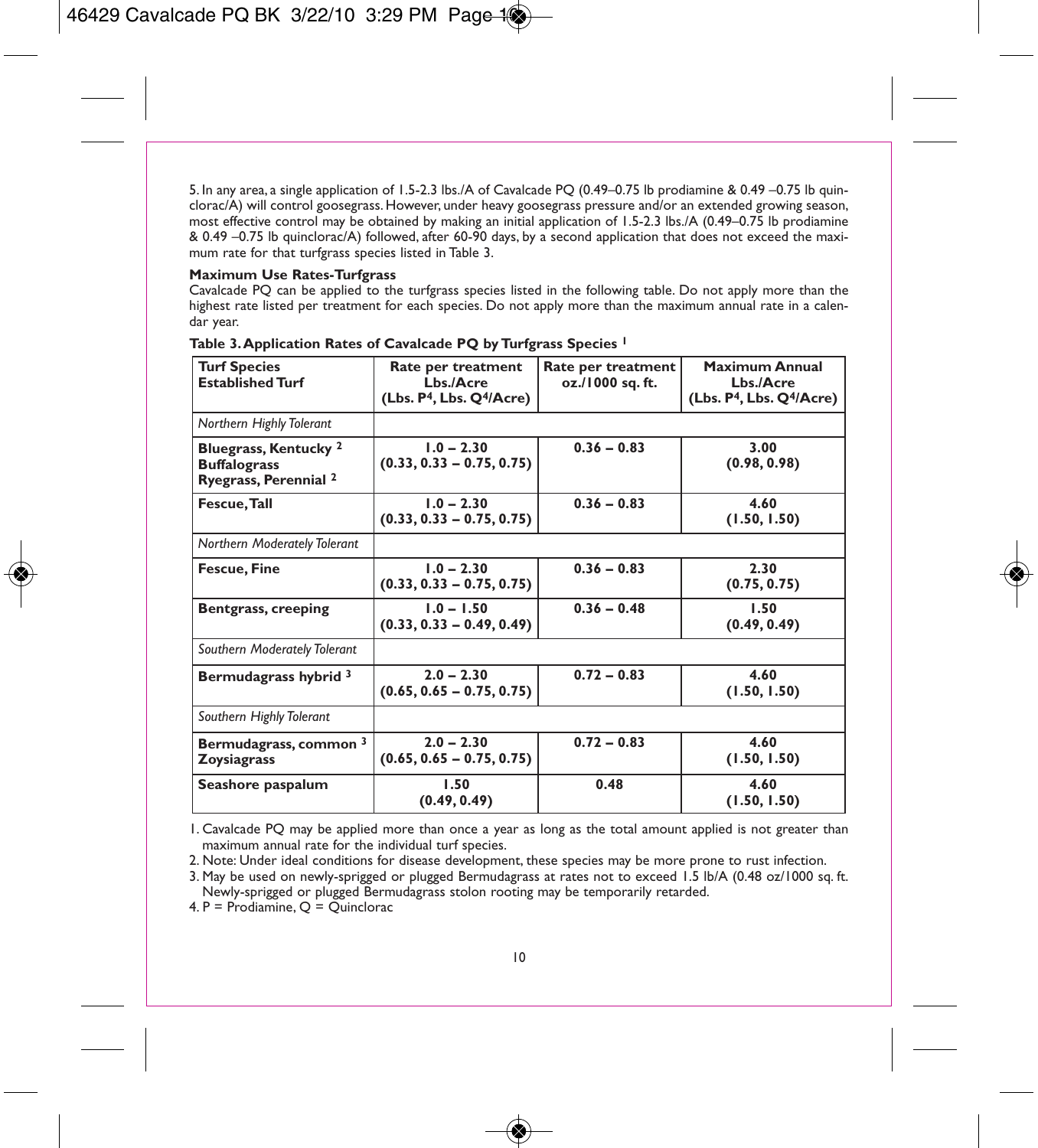| Table 4. Sensitive/Susceptible Turfgrass Species |
|--------------------------------------------------|
|--------------------------------------------------|

| <b>Northern Turfgrass Species Not Tolerant</b>                                                                                                                   | <b>Southern Turfgrass Species Not Tolerant</b>                                |
|------------------------------------------------------------------------------------------------------------------------------------------------------------------|-------------------------------------------------------------------------------|
| Bluegrass, Annual<br>Ryegrass, Annual<br>Fescue, Red<br>Fescue, Hard<br>Fescue, Chewings<br>Bluegrass, Poa trivialis<br>Bentgrass, seaside<br>Bentgrass colonial | <b>Bahiagrass</b><br>Centipedegrass<br><b>Dichondra</b><br>St. Augustinegrass |

Cavalcade PQ used as a pre-emergence herbicide, when properly applied, will control certain grass and broadleaf weeds in established turfgrasses including:

- Golf courses **excluding** putting greens
- Lawns
- Sod nurseries

For optimum weed control, Cavalcade PQ should be activated by at least 0.5 inch of rainfall or irrigation before weed seeds germinate and within 2-7 days following application. See the map below for approximate crabgrass seed germination dates.

#### **CRABGRASS SEED GERMINATION DATES**



#### **When to Apply Cavalcade PQ before seeding/over-seeding turf:**

Cavalcade PQ will inhibit the development of turfgrass species seeded or over-seeded too soon after application. Follow rates and intervals in Table 4 for best over-seeding/reseeding results.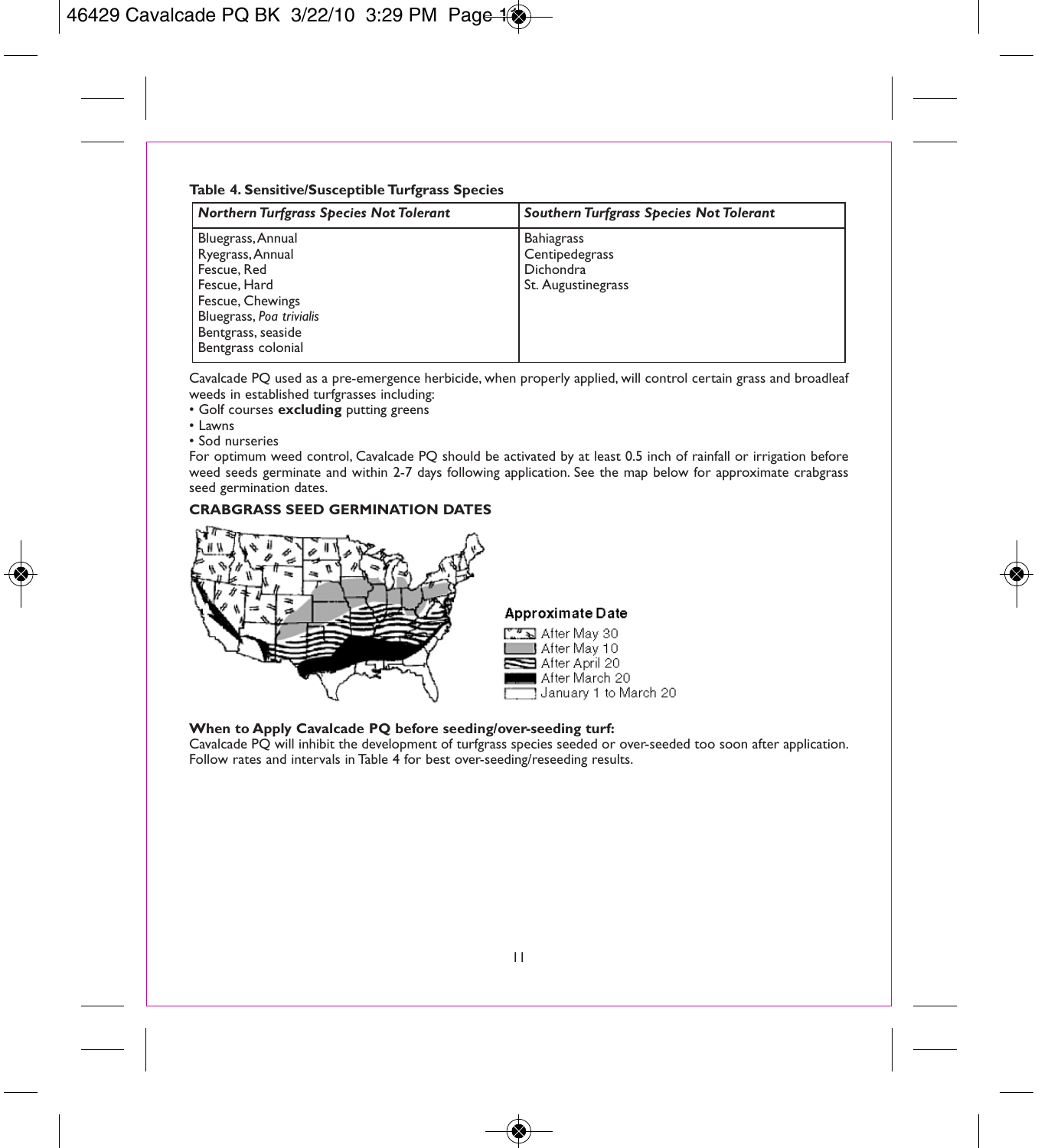**Table 5. Number of months, given by typical turf growing zones, before seeding turfgrass varieties if Cavalcade PQ is applied primarily for pre-emergence weed control (85 – 90% bare soil at application) as a single application.** 

| <b>Amount of Cavalcade PQ</b>                  | Months Before Over-seeding by Turf Growing Zones ** |                   |       |
|------------------------------------------------|-----------------------------------------------------|-------------------|-------|
| Lbs. Product/A<br>(Lbs. $P^*$ , Lbs. $Q^*/A$ ) | <b>North</b>                                        | <b>Transition</b> | South |
| 1.5(0.49, 0.49)                                |                                                     |                   |       |
| 2.0(0.65, 0.65)                                |                                                     |                   |       |
| 2.3(0.75, 0.75)                                |                                                     |                   |       |

Notes: P<sup>\*</sup>= prodiamine, O<sup>\*</sup>=Quinclorac; <sup>\*\*</sup>In AZ, CA, NV, and TX, application of Cavalcade PO 6-8 weeks before over-seeding with perennial ryegrass can be used in established bermudagrass.

#### **When to Apply Cavalcade PQ After Over-seeding Turf**

Injury to desirable seedlings is likely if Cavalcade PQ is applied before the secondary roots of seedlings are in the second inch of soil (not thatch plus soil). To reduce the potential to injure over-seeded turf, wait 60 days after seeding or until after the second mowing, whichever is longer, before applying Cavalcade PQ.

#### *Poa annua* **control in Established Bermudagrass Over-seeded with Perennial Ryegrass (AZ, CA, NV, and TX only)**

Use on golf courses (excluding golf course putting greens, lawns, and sod nurseries when over-seeding with perennial ryegrass (minimum seeding rate of 350 lbs/A).

## **STORAGE AND DISPOSAL**

Do not contaminate water, food or feed by storage or disposal. Open dumping is prohibited.

**PESTICIDE STORAGE:** Store in original container away from feed or foodstuffs and separated from other pesticides.

**PESTICIDE DISPOSAL:** Wastes resulting from the use of this product may be disposed of at an approved waste disposal facility.

#### **CONTAINER DISPOSAL:**

**Paper and plastic film bags or boxes -** Nonrefillable container. Do not reuse or refill this container. Completely empty container into application equipment. Then dispose of empty bag or box in a sanitary landfill or incinerate; or, if allowed by state and local authorities, burn locally. Stay out of smoke from burning container.

**Fiber drums with plastic liners -** Nonrefillable container. Do not reuse or refill this container. Completely empty the plastic liner by shaking and tapping sides and bottom to loosen clinging particles. Pour residues into application equipment. Dispose of empty liner at an incineration facility. Offer the fiber drum for recycling or re-use. If the fiber drum cannot be recycled or re-used, dispose of at an incineration facility.

For minor spills, leaks, etc., follow all precautions indicated on this label and clean up immediately. Take special care to avoid contamination of equipment and facilities during cleanup procedures and disposal of wastes. In the event of a major spill, fire, or other emergency, call CHEMTREC (phone: 1-800-424-9300) day or night.